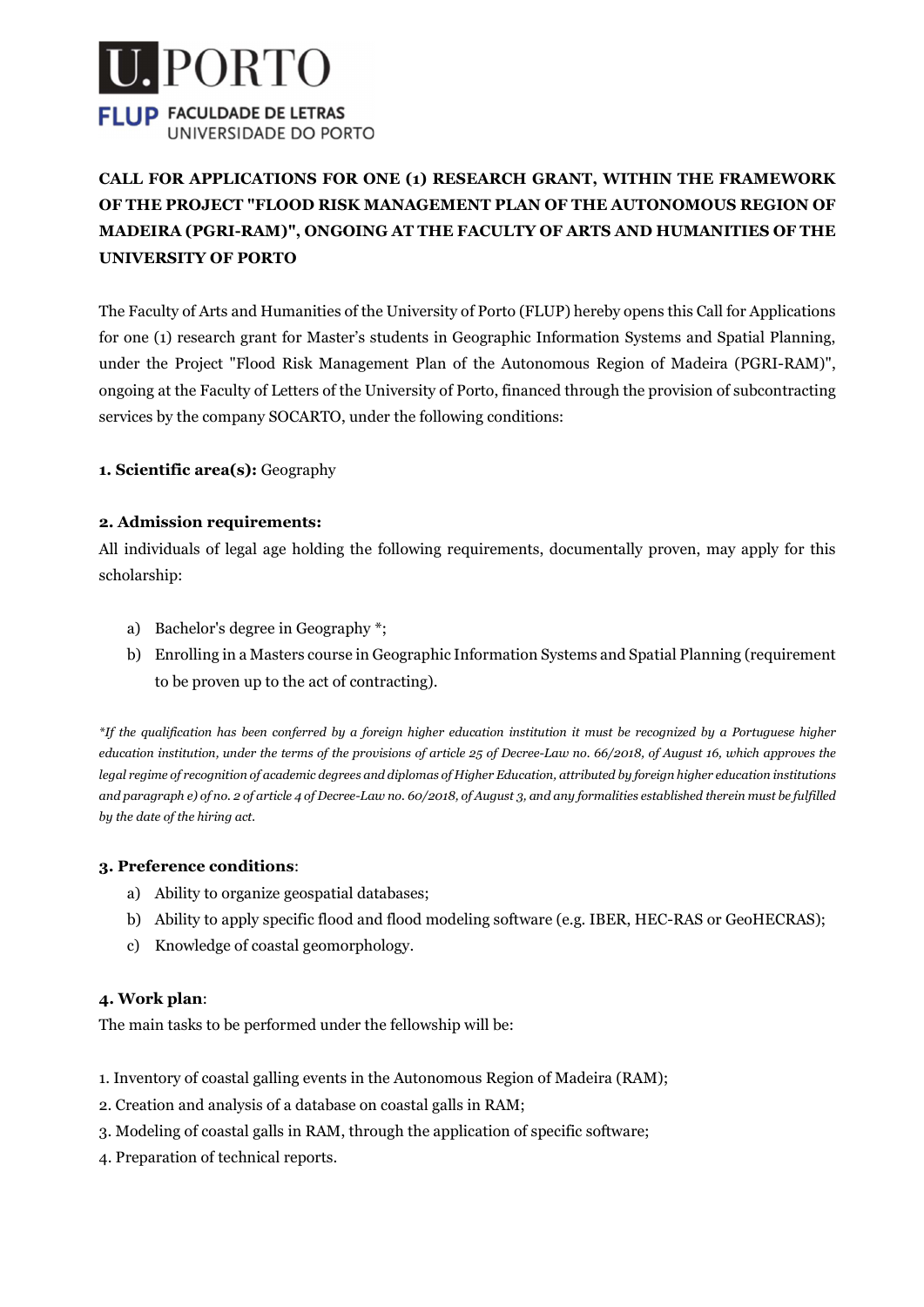

#### 5. Applicable legislation and regulations:

Legal Regime of the Statute of the Research Grantee, approved by Law No. 40/2004 of August 18, the wording given by Decree-Law No. 123/2019, of August 28; Regulation of Research Scholarships of the University of Porto - Regulation 184/2021, of March 3, as amended by Resolution No. 1301/2021, published in D.R., 2nd series, on 22 December 2021.

#### 6. Work Place:

.

The work will be developed at the Faculty of Arts and Humanities of University of Porto (FLUP)/Laboratory of Physical Geography, or elsewhere necessary for the execution of the work plan, under the scientific guidance of António Alberto Teixeira Gomes, Auxiliary Professor of FLUP and Researcher of CEGOT.

#### 7. Duration of the fellowship:

The fellowship will last for 6 months, on an exclusive basis, renewable by the end of the project.

#### 8. Amount of the monthly maintenance allowance:

The amount of the grant corresponds to 835,98€, according to the table of values of the grants awarded directly by FCT, I.P. in the country (https://www.fct.pt/apoios/bolsas/valores). Payment will be made monthly by FLUP by bank transfer. In addition to this allowance, the grant holder will be covered by a personal accident insurance policy.

#### 9. Selection Methods:

The applicable selection methods will be curriculum evaluation (CA) and, if the jury so decides, the interview (E). If there is an interview, the final classification will be obtained by the following formula: (0.5xAC) + (0.5xE), on a scale of 0-20 points.

The target factors of the Curriculum evaluation (CA) comprises three parameters:

- a) Academic training, considering the classification obtained in bachelor's degree<sup>1</sup> (40%);
- b) Personal motivation in the theme of the project, to be explained in the Letter of Motivation (20%);
- c) Evidence of skills to perform the tasks associated with the project (40%).

 $1$  Notwithstanding the indication given in point 2 of this Notice of Openness in relation to academic qualifications conferred by a foreign higher education institution, applicants who do not present the academic degree (bachelor's degree) and their final classification, here under evaluation, duly recognized in Portugal until the date of the deadline for the application, will be evaluated with a minimum rating of 10 points.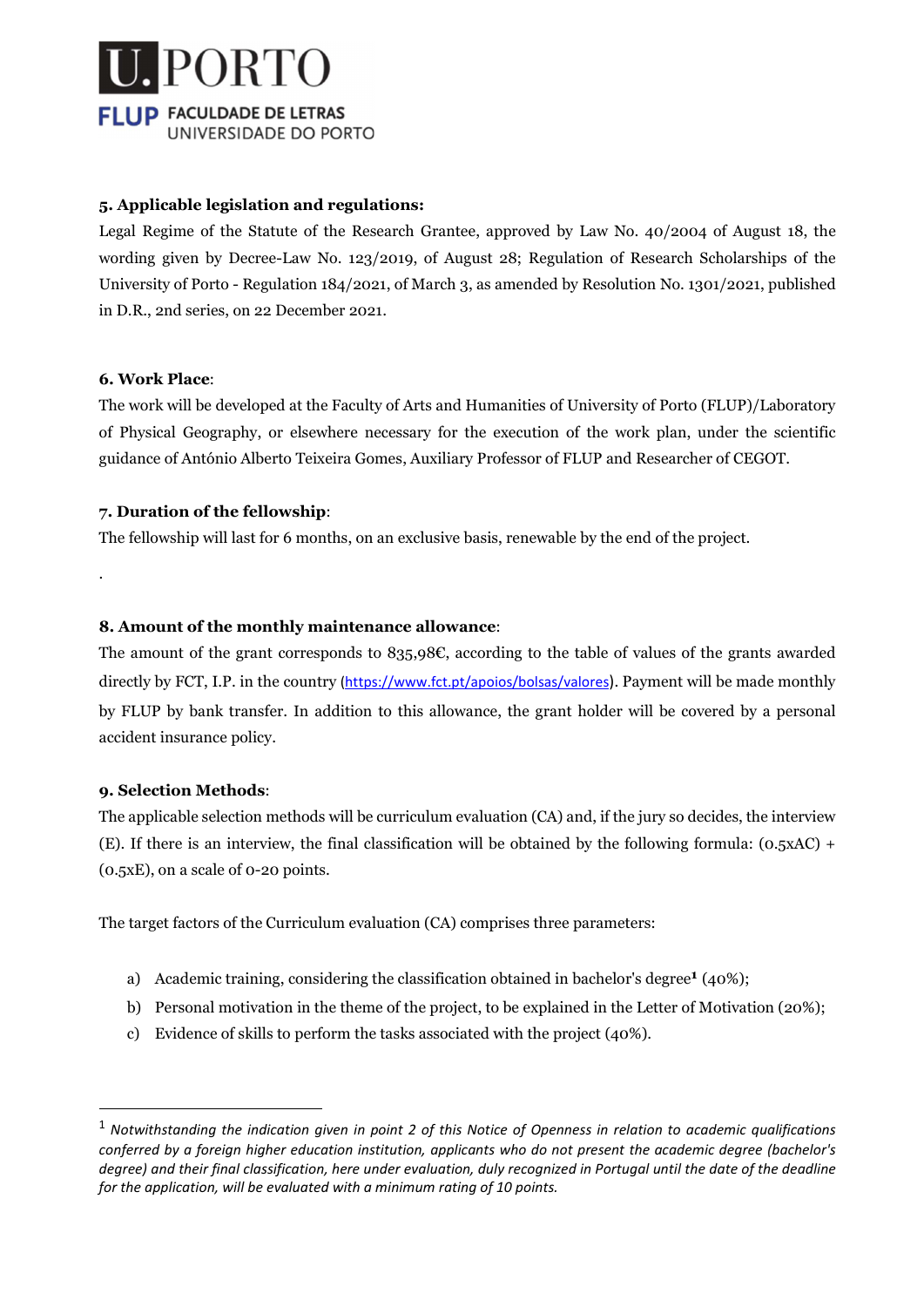

The evaluation factors of the selection interview, if it take place, will be:

- a. Curricular discussion (60%);
- b. Interpersonal skills and motivation (40%).

Based on the final ranking list, a reserve list will be created, to be used until March of 2022, which can be used for the possible hiring of new grant recipients under this project. In the event that none of the candidates demonstrates to have the profile indicated for the execution of the work plan, the jury reserves the right not to award the scholarship.

#### 10. Composition of the Selection Committee

President:

António Alberto Teixeira Gomes, Assistant Professor at FLUP / Researcher at CEGOT.

Effective members:

1st effective member - José Augusto Alves Teixeira, Assistant Professor at FLUP /

Researcher at CEGOT;

2nd voting member – Laura Maria Pinheiro Soares, Assistant Professor at FLUP /

Researcher at CEGOT.

Alternate member:

1st alternate member – Elsa Maria Teixeira Pacheco, Associate Professor at FLUP / Researcher at CITECEM;

2nd alternate member – Miguel Marinho Saraiva, Assistant Professor at FLUP /

Researcher at CEGOT.

#### 11. Form of publication/notification of results:

Evaluation results will be communicated by email to the address provided by the candidates in the application form.

In compliance with the provisions of the Article 121 of the Code of Administrative Procedure ("Código do Procedimento Administrativo"), after being notified, candidates have 10 working days to submit a formal rebuttal.

The final decision must be taken within a maximum period of 60 working days after the conclusion of the preliminary hearing of interested parties or of the public consultation.

#### 12. Form of presentation of applications and deadline for applications:

The competition is open until 24th of January of 2022 (until 23h59, local time).

The applications should be formalized, mandatorily, through email to the address candidaturasrh@sp.up.pt, with knowledge to atgomes@letras.up.pt, indicating in the subject the reference "FLUP| 1BI | PGRI-RAM",, accompanied by the following documents:

a) Curriculum vitae, indicating full name, including all information relevant to the evaluation of the application;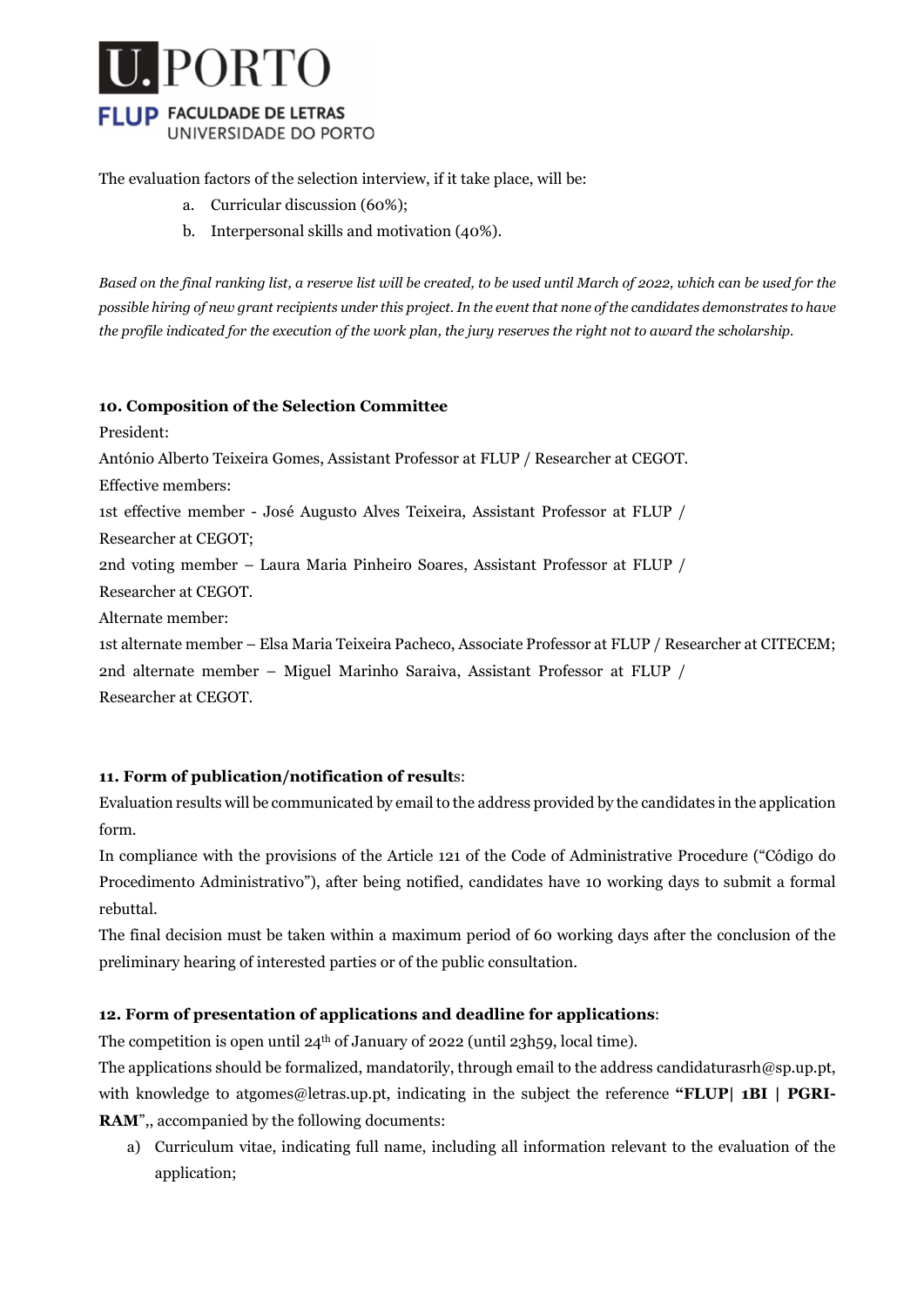# PORTO

# **FLUP FACULDADE DE LETRAS**

- UNIVERSIDADE DO PORTO
- b) Letter of motivation;
- c) Copy of the required qualifications certificate(s) (Bachelor's degree) and the respective recognition of the degree in Portugal, if it was obtained in a foreign Higher Education institution (this recognition can be delivered until the act of hiring);
- d) Recognition in Portugal of the academic degree of graduate, if it has been obtained in a foreign higher education institution (this recognition can be delivered until the act of contracting);
- e) Proof of enrollment in the Master program, in accordance with point b) of point 2 of the notice (to be delivered until the act of hiring);
- f) Copy(s) of articles published in book or journal and diplomas of participation in scientific meetings (if applicable);
- g) Proof of the conditions of preference (if applicable);
- h) Other documents considered relevant by the applicant.

Proofs should be attached directly to the application message, without recourse to links to external platforms/drives. In order to ensure that all documents can be read, the preferred format for saving is Portable Document Format (.pdf). Files should be named with the applicant's first and last name and should not exceed 5 MB in total. They may be compressed into .zip format.

13. The Faculty of Arts and Humanities of the University of Porto (FLUP) promotes a policy of nondiscrimination and equal access, thus no applicant may be privileged, benefited, damaged or deprived of any right or exempted from any duty, due to ancestry, age, gender, sexual orientation, marital status, family status, economic status, education, origin or social condition, genetic heritage, reduced work capacity, disability, chronic disease, nationality, ethnicity or race, territory of origin, language, religion, political or ideological beliefs or trade union affiliation.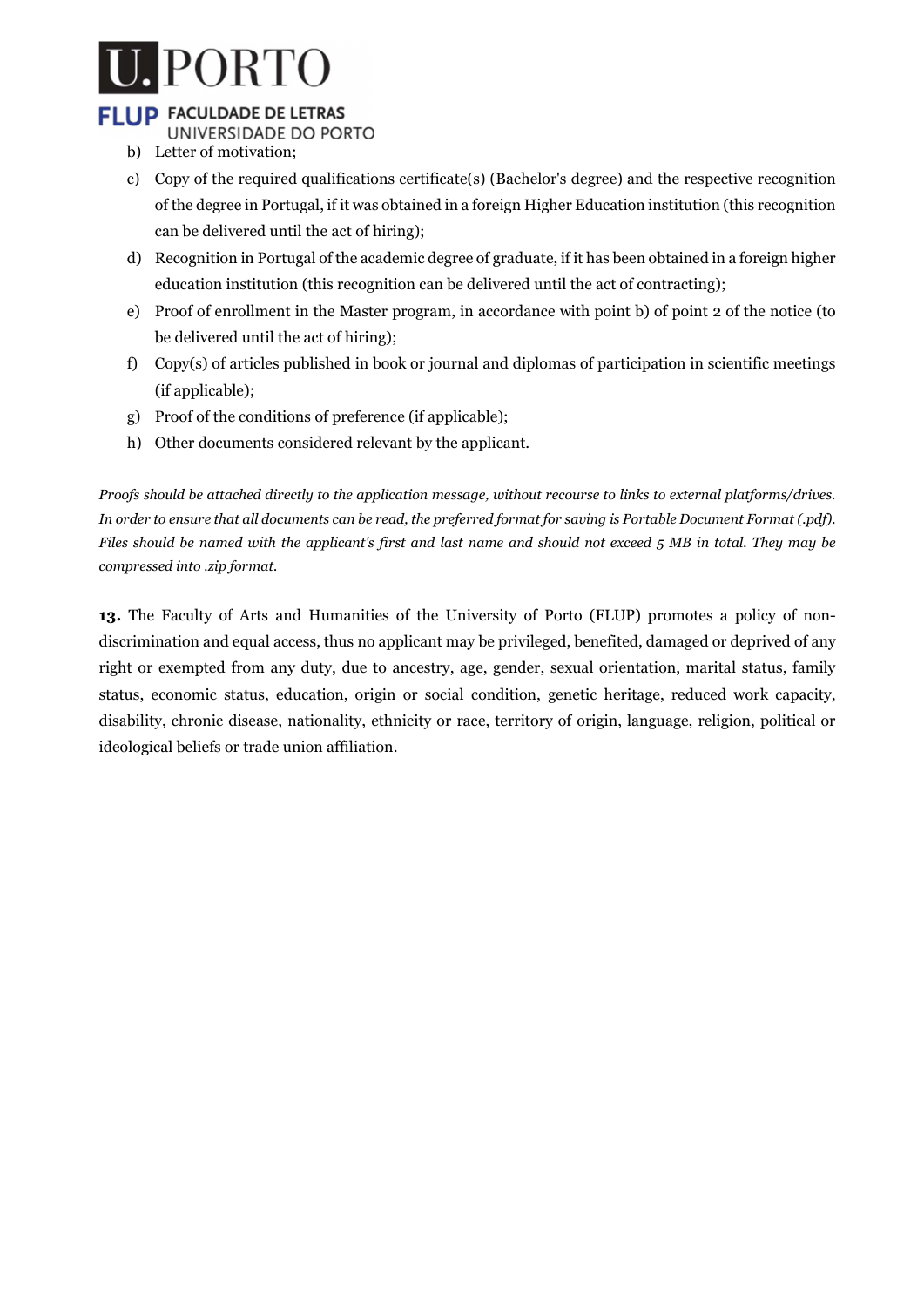#### **CONTRATO DE BOLSA DE INVESTIGAÇÃO**

#### **ENTRE:**

**PRIMEIRO:** Universidade do Porto, fundação pública com regime de direito privado, pessoa coletiva com o NIPC 501413197 e o NISS 20008871411, através da sua unidade orgânica, \_\_\_\_\_\_\_ da Universidade do Porto, com autonomia administrativa, com sede em \_\_\_\_\_\_\_\_\_\_, com o NIPC \_\_\_\_\_\_\_, representada neste ato pelo/a Professor/a Doutor/a \_\_\_\_\_\_\_\_\_, na qualidade de Diretor/a da UO da entidade financiadora, adiante designada por "Primeiro Outorgante",

**SEGUNDO:** (nome), portador/a do cartão de cidadão n.º , do n.º de contribuinte \_\_\_\_\_\_\_\_\_\_ e beneficiário/a da Segurança Social nº \_\_\_\_\_\_\_\_\_\_, residente \_\_\_\_\_\_\_\_\_\_, adiante designado por "Segundo Outorgante",

considerando que,

Encontram-se cumpridos os requisitos de candidatura previstos para a concessão da bolsa no âmbito do concurso \_\_\_\_\_\_\_\_\_\_\_\_ (identificação do concurso / referência do aviso de abertura do concurso), o processo de avaliação dos candidatos e divulgação dos resultados foi concluído e a documentação exigível foi rececionada.

É celebrado de boa-fé, e reciprocamente aceite, o presente contrato de bolsa de investigação/gestão de ciência e tecnologia/ (outra), ao abrigo do Estatuto do Bolseiro de Investigação, aprovado pela Lei n.º 40/2004, de 18 de agosto, na redação atualmente em vigor, que se rege pelas seguintes cláusulas:

#### **CLÁUSULA PRIMEIRA**

O Primeiro Outorgante compromete-se a conceder ao Segundo Outorgante uma bolsa de investigação\_\_\_\_\_\_\_\_\_\_, no âmbito do projeto\_\_\_\_\_\_\_\_\_\_, com início em \_\_\_\_\_\_\_\_\_\_, e fim em \_\_\_\_\_\_\_\_\_\_, eventualmente renovável [igual ao que se encontra no Aviso].

#### **CLÁUSULA SEGUNDA**

É subsidiariamente aplicável o Regulamento de Bolsas de Investigação da FCT, do qual o Segundo Outorgante declara ter conhecimento.

#### **CLÁUSULA TERCEIRA**

O Segundo Outorgante obriga-se a realizar o plano de trabalhos anexo a este contrato, de cujo conteúdo declara ter tomado conhecimento integral e aceitar sem reservas, a partir da data de início acima referida e em regime de dedicação exclusiva, nos termos do artigo 5.º do Estatuto do Bolseiro de Investigação.

#### **CLÁUSULA QUARTA**

O Segundo Outorgante realizará os trabalhos na \_\_\_\_\_\_\_\_\_\_ da Universidade do Porto que funciona como Instituição de Acolhimento, tendo como Orientador/a Científico/a o/a Professor/a Doutor/a \_\_\_\_\_\_\_\_\_\_ (nome e categoria).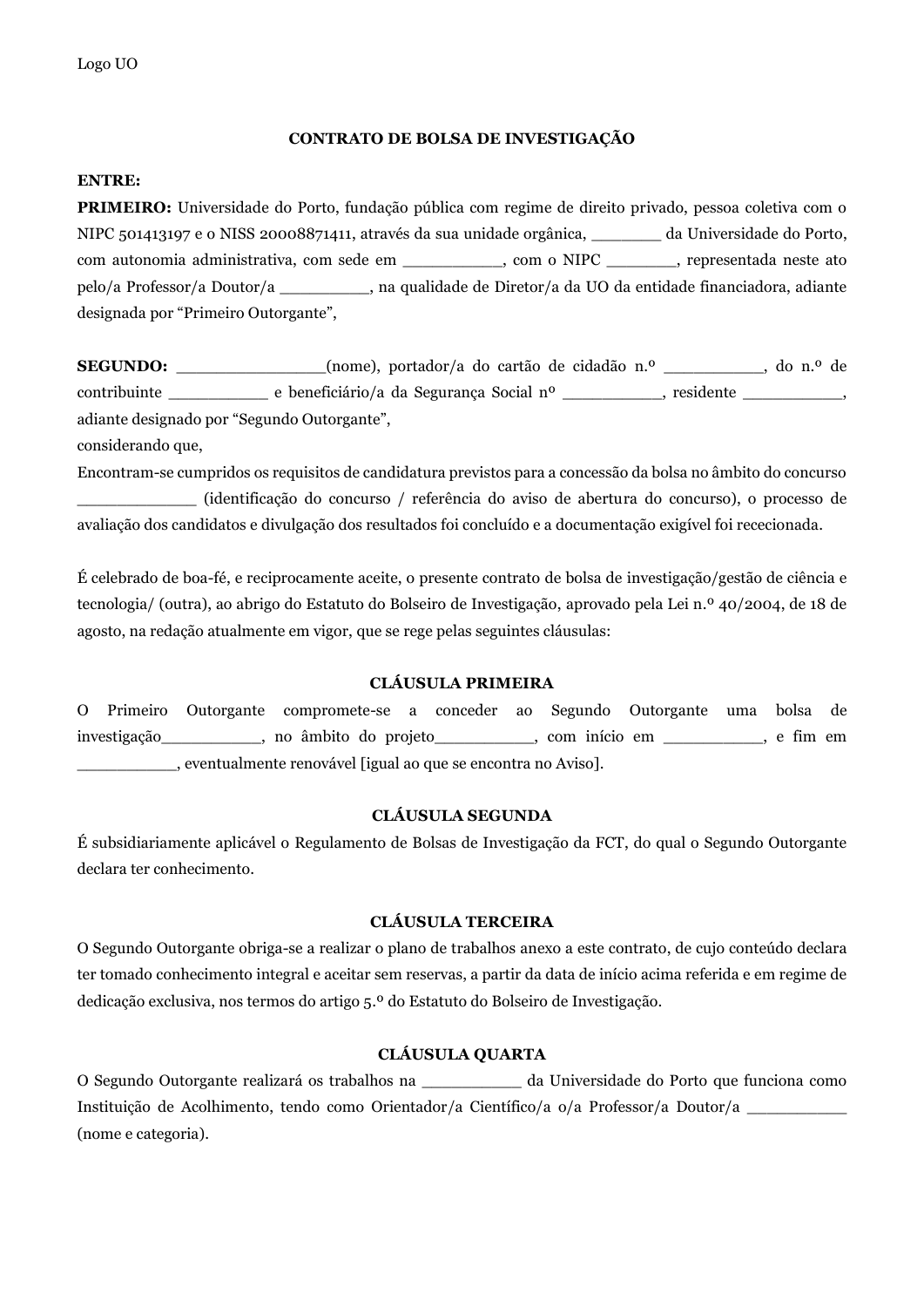Logo UO

#### **CLÁUSULA QUINTA**

- 1. O valor do subsídio de manutenção mensal atribuído é de **€** \_\_\_\_\_\_\_\_\_\_ (por extenso).
- 2. O Segundo Outorgante beneficia também de um seguro de acidentes pessoais durante o período de concessão da bolsa, de cujas condições declara ter tomado conhecimento e aceitar sem reservas.

#### **CLÁUSULA SEXTA**

O Primeiro Outorgante poderá cancelar a bolsa e o Segundo Outorgante ser obrigado a restituir a totalidade ou parte das importâncias que tiver recebido nos casos a seguir indicados:

- a) Incumprimento grave e reiterado dos deveres do Segundo Outorgante constantes do Estatuto do Bolseiro de Investigação e do *Regulamento de Bolsas de Investigação da FCT*, por causa que lhe seja imputável;
- b) Avaliação negativa do desempenho do Segundo Outorgante realizada pelo orientador ou pela entidade de acolhimento nos termos previstos no *Regulamento de Bolsas de Investigação da FCT*;
- c) Prestação de falsas declarações pelo Segundo Outorgante sobre matérias relevantes para a concessão e renovação da bolsa ou para a apreciação do seu desenvolvimento.

#### **CLÁUSULA SÉTIMA**

Sem prejuízo do disposto na cláusula anterior, este contrato cessa automaticamente:

- a) Com a conclusão do plano de atividades;
- b) *Términus* do prazo pelo qual a bolsa é atribuída;
- c) Incumprimento reiterado por umas das partes;
- d) Revogação por mútuo acordo;
- e) Constituição de relação jurídico-laboral com a entidade de acolhimento.

#### **CLÁUSULA OITAVA**

1. Os direitos e deveres das partes são os que resultam do preceituado no Estatuto do Bolseiro de Investigação. 2. O Bolseiro declara ter tomado conhecimento do Estatuto do Bolseiro de Investigação e do(s) Regulamento(s) aplicável(eis) e compromete-se a observar as suas disposições.

#### **CLÁUSULA NONA**

Convenciona-se, por acordo entre as partes, que em caso de necessidade e para dirimir todas as questões emergentes do presente contrato será competente o Tribunal da Comarca do Porto, com expressa renúncia a qualquer outro.

#### **CLÁUSULA DÉCIMA**

Qualquer alteração a introduzir no contrato no decurso da sua execução será objeto de acordo prévio sob forma escrita.

#### **CLÁUSULA DÉCIMA PRIMEIRA**

- 1. O presente contrato produz os seus efeitos na data da sua assinatura por ambos os outorgantes.
- 2. A concessão da bolsa atribuída nos termos previstos na CLÁUSULA PRIMEIRA do presente contrato pode ser renovada por períodos adicionais, até ao máximo de 21 meses, nos termos previstos no artigo 15.º do Regulamento de Bolsas da FCT.
- 3. A outorga do grau académico (ou diploma) na vigência do presente contrato não prejudica a produção de efeitos do mesmo, podendo a concessão da bolsa referida no número anterior ser posteriormente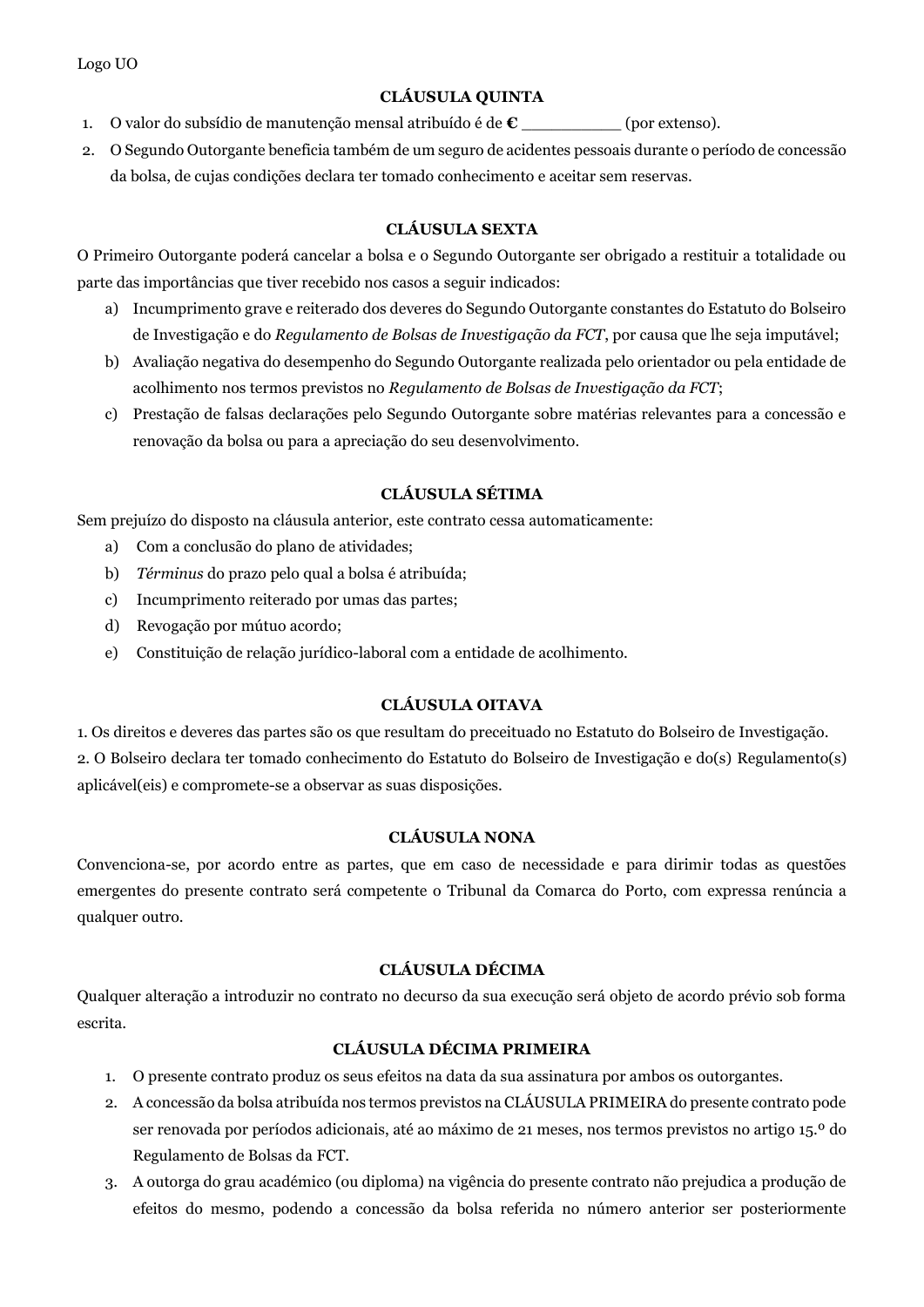renovada, desde que destinada à realização de atividades indispensáveis para a conclusão do projeto

4. A definição concreta das atividades referidas no número anterior compete ao Primeiro Outorgante, ouvido o Segundo Outorgante e o Orientador Científico, devendo as mesmas constar de acordo a celebrar, conforme previsto na cláusula anterior.

\_\_\_\_\_\_\_\_\_\_\_\_\_\_\_\_\_\_\_\_\_\_\_\_\_\_\_\_\_\_\_\_\_\_\_\_\_\_\_\_\_\_\_\_\_\_\_\_\_\_.

#### **CLÁUSULA DÉCIMA SEGUNDA**

- 1. O Segundo Outorgante obriga-se a guardar sigilo sobre informações de caráter confidencial a que tiver acesso por causa ou por mera ocasião da prestação do seu trabalho, e a utilizá-las apenas para efeitos do cumprimento do disposto neste contrato de bolsa e em benefício do Primeiro Outorgante.
- 2. O Segundo Outorgante, no exercício das suas funções, fica obrigado ao dever específico de sigilo profissional, nos termos e de acordo com a legislação em vigor relativa à proteção de dados pessoais, mantendo-se em vigor após a cessação, por qualquer causa, dos efeitos do presente contrato de bolsa.
- 3. O Segundo Outorgante reconhece ainda que todos os documentos que contenham informações confidenciais são propriedade exclusiva do Primeiro Outorgante, ficando obrigado a manter tais documentos sempre devidamente protegidos e a devolvê-los antes do termo do contrato de bolsa.

#### **CLÁUSULA DÉCIMA TERCEIRA**

- 1. O Primeiro Outorgante, melhor identificado neste contrato, é o responsável pelo tratamento dos dados pessoais do segundo outorgante.
- 2. Os dados pessoais recolhidos e tratados, são os estritamente necessários para a execução do presente contrato de bolsa e para o cumprimento das disposições legais a que o Primeiro Outorgante se encontra obrigado.
- 3. O tratamento destes dados será realizado em conformidade com a legislação relativa à proteção de dados pessoais em vigor e de acordo com a política de proteção de dados da Universidade do Porto.
- 4. O Primeiro Outorgante faculta ao segundo, as informações relativas ao tratamento dos seus dados, em cumprimento do princípio da licitude, lealdade e transparência (documento anexo que constitui parte integrante deste contrato).

#### **CLÁUSULA DÉCIMA QUARTA**

- 1. Os direitos de propriedade industrial sobre as invenções ou criações efetuadas pelo Bolseiro durante a execução do presente contrato pertencem à Universidade do Porto.
- 2. A Universidade do Porto consagra, como princípio geral, a atribuição ao Bolseiro da titularidade do direito de autor sobre as obras literárias, científicas e artísticas por este concebidas e realizadas.
- 3. Excetuam-se do disposto no número anterior as obras que hajam sido criadas por encomenda da Universidade ou para serem publicadas ou divulgadas em nome desta, que organizará e dirigirá a sua criação.

O presente contrato é feito em duplicado destinando-se um exemplar a cada um dos outorgantes, sendo uma cópia enviada ao/à orientador/a científico/a.

Anexo: plano de trabalhos subscrito pelo Segundo Outorgante e pelo/a Orientador/a Científico/a.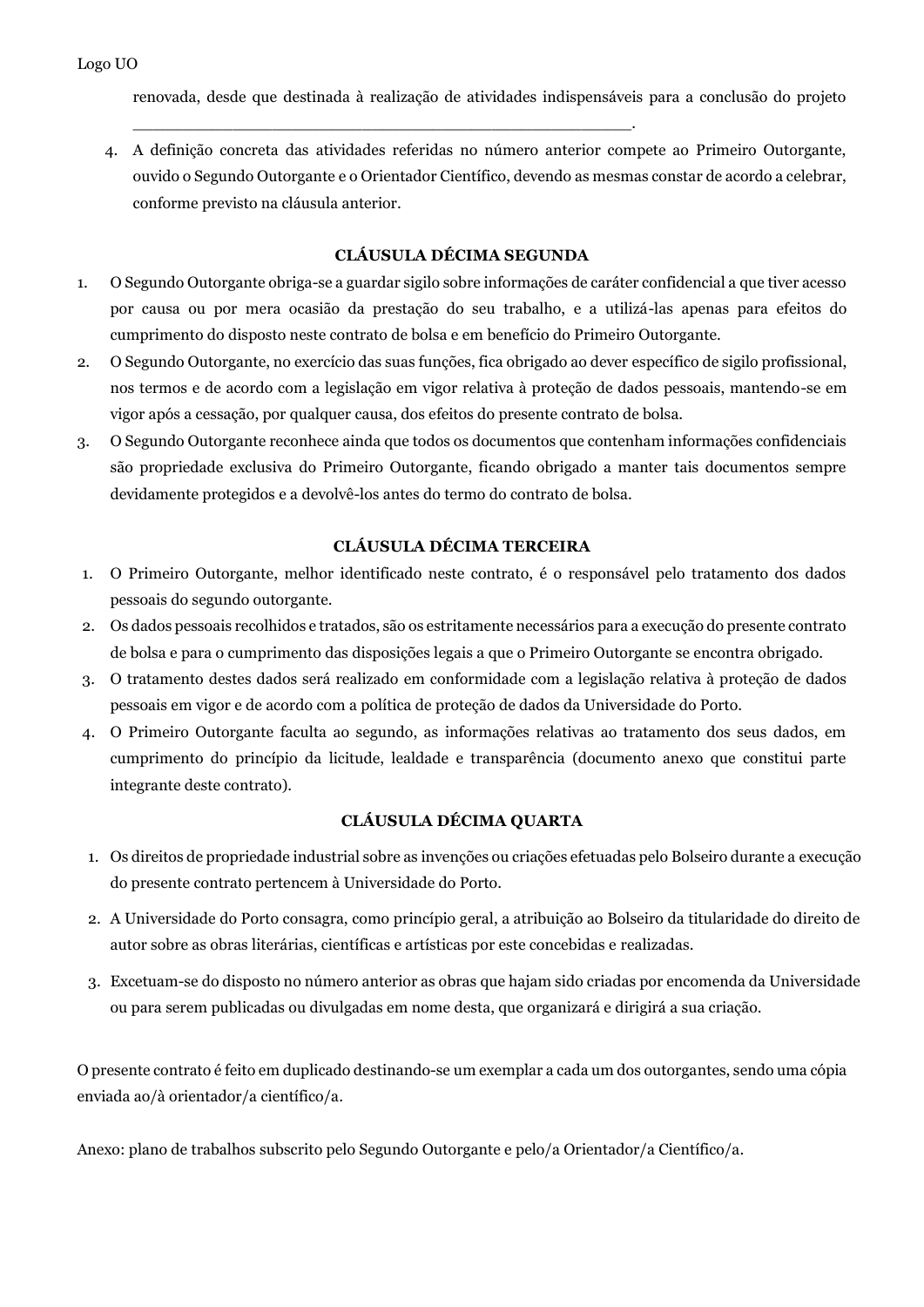Logo UO

Porto, \_\_\_ de \_\_\_\_\_\_\_\_\_\_ de \_\_\_\_

### **O Primeiro Outorgante O Segundo Outorgante**

(Professor/a Doutor/a X) (Nome)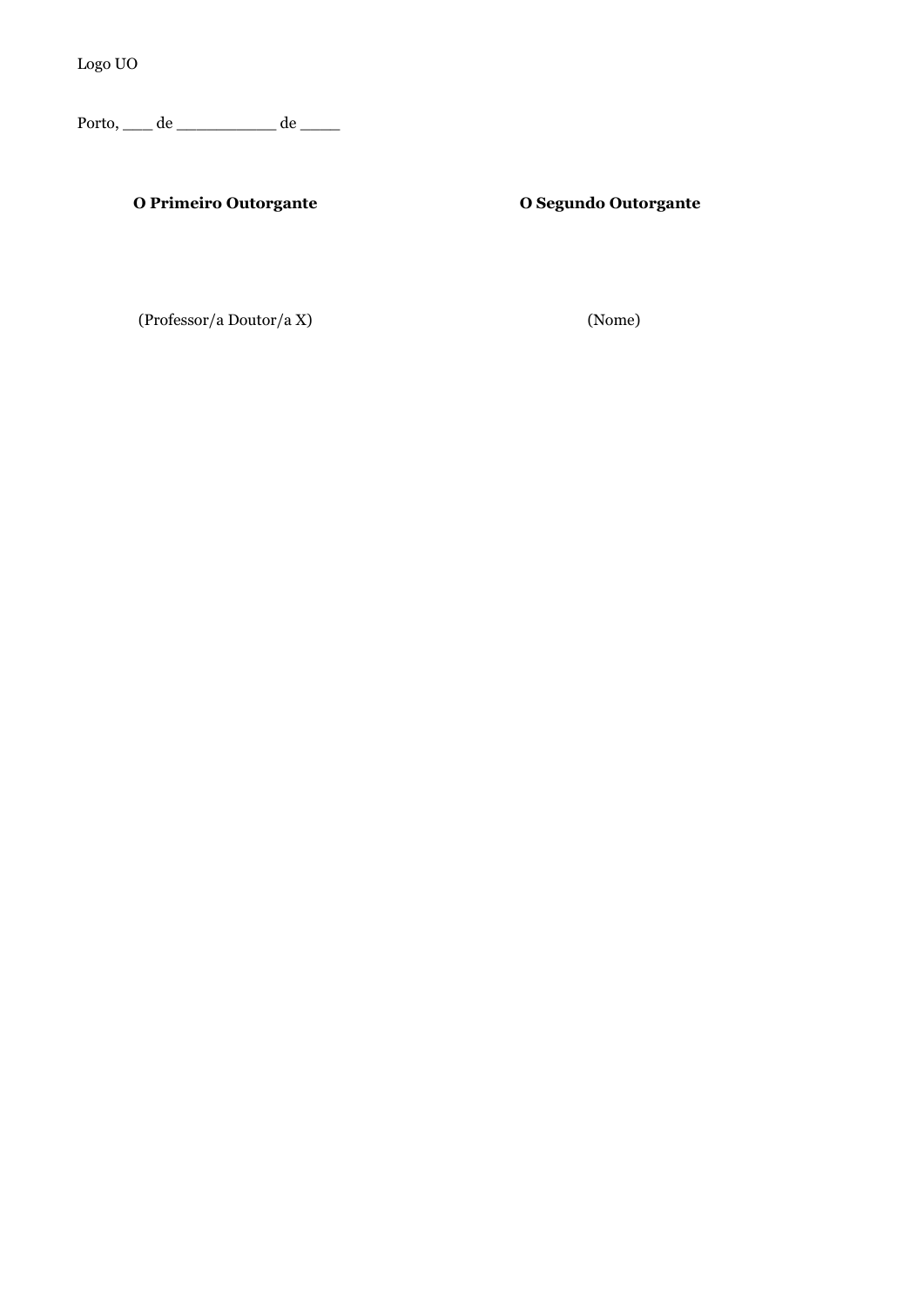# **Anexo ao contrato Direito de informação do titular dos dados pessoais**

#### **1. Finalidade do tratamento**

Os dados pessoais são recolhidos para finalidades determinadas, explícitas e legítimas, e não podem ser tratados posteriormente de uma forma incompatível com essas finalidades.

Neste âmbito, o tratamento tem como finalidade exclusiva a gestão de recursos humanos e cumprimento de obrigações e exercício de direitos específicos do responsável pelo tratamento ou do titular dos dados em matéria da legislação aplicável, designadamente de proteção social, gestão administrativa da atividade, subscrição de apólice de seguros e gestão de processo de acidentes pessoais.

#### **2. Licitude do tratamento de dados**

O tratamento dos dados pessoais recolhidos é necessário para a execução do contrato no qual o titular é parte e para o cumprimento das disposições legais a que o responsável pelo tratamento está obrigado.

Os dados pessoais tratados, são adequados, pertinentes e estritamente necessários à realização das finalidades referidas, respeitando o princípio da minimização.

#### **3. Destinatários dos dados**

No âmbito do contrato de bolsa, os dados serão comunicados às entidades competentes por força de disposição legal, ou a pedido do titular dos dados.

#### **4. Prazo de Conservação**

Sempre que não exista uma exigência legal específica, os dados serão armazenados e conservados de uma forma que permita a identificação dos titulares, apenas pelo período necessário para cumprir as finalidades que motivaram a sua recolha e tratamento.

A informação não poderá ser conservada para além de 10 anos sobre a cessação da relação de trabalho. Os dados pessoais podem ser conservados por período máximo de um ano após a cessação do vínculo laboral à entidade, sem prejuízo da sua conservação em caso de procedimento judicial, para além daquele prazo, até ao

#### **5. Direitos dos titulares**

Aos titulares é garantido o direito de informação, acesso, retificação, limitação de tratamento e apagamento dos seus dados pessoais, desde que não colida com outros direitos ou interesses legalmente protegidos.

#### **6. Princípio da integridade e confidencialidade**

limite de seis meses após o trânsito em julgado.

Os dados pessoais são tratados de forma a garantir a sua segurança e confidencialidade, incluindo a proteção contra o seu tratamento não autorizado ou ilícito e contra a sua perda, destruição ou danificação acidental.

Para melhor conhecimento de todas as informações genéricas e complementares, recomenda-se a consulta da Política de Proteção de Dados Pessoais da U.Porto, que se encontra disponível no SIGARRA da U. Porto (site institucional), na página inicial em "Política de proteção de dados", estando também disponível no site organizacional, na área de "Proteção de Dados".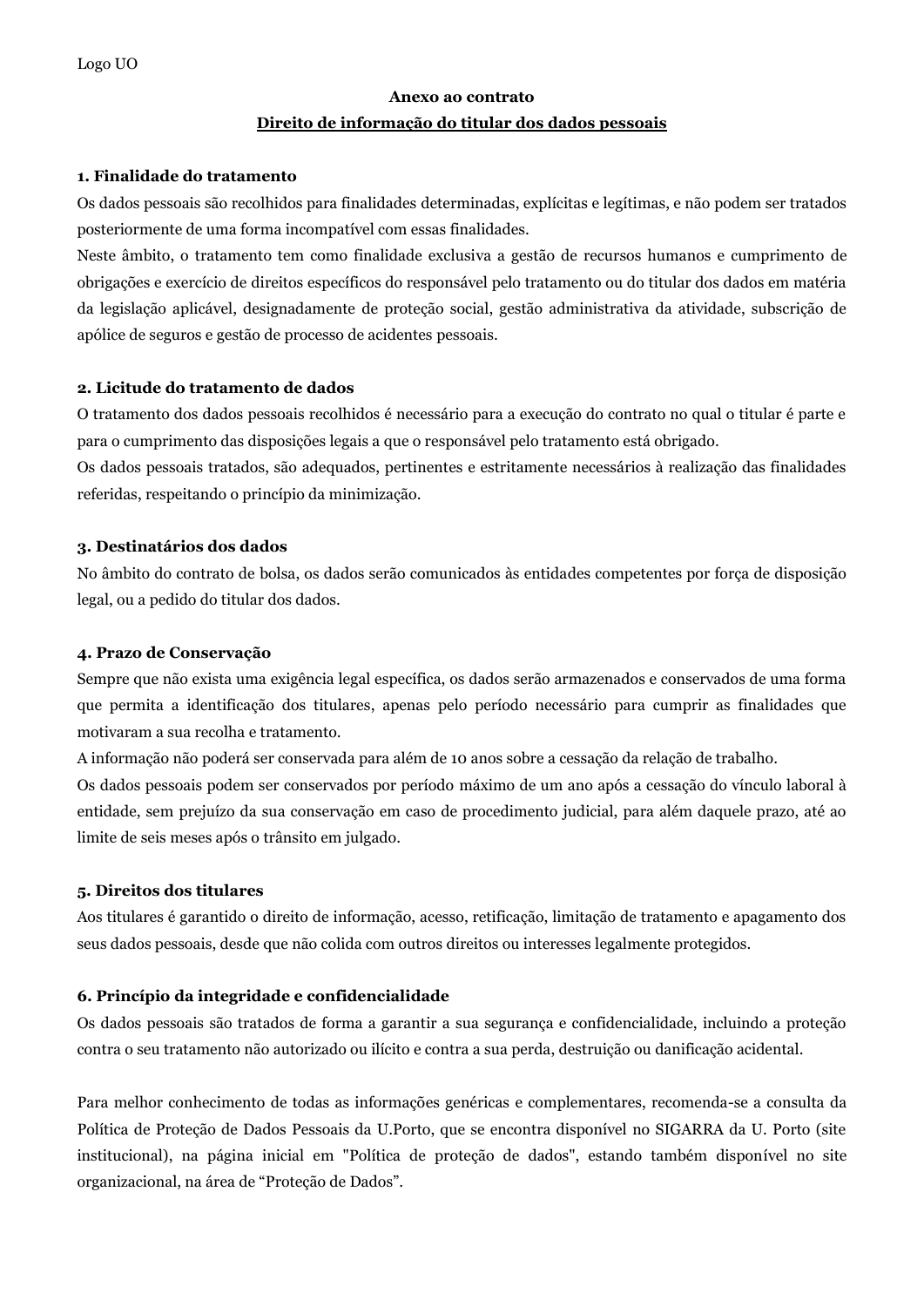## **MODELO DE RELATÓRIO FINAL DE ATIVIDADES DE BOLSA DE INVESTIGAÇÃO (a preencher pelo/a Bolseiro/a)**

 $\_$  , and the contribution of the contribution of  $\mathcal{L}_1$  , and the contribution of  $\mathcal{L}_2$  , and the contribution of  $\mathcal{L}_1$ 

 $\_$  , and the contribution of the contribution of  $\mathcal{L}_1$  , and the contribution of  $\mathcal{L}_2$  , and the contribution of  $\mathcal{L}_1$ 

 $\_$  , and the contribution of the contribution of  $\mathcal{L}_1$  , and the contribution of  $\mathcal{L}_2$  , and the contribution of  $\mathcal{L}_1$ 

 $\_$  , and the set of the set of the set of the set of the set of the set of the set of the set of the set of the set of the set of the set of the set of the set of the set of the set of the set of the set of the set of th

 $\_$  , and the contribution of the contribution of  $\mathcal{L}_1$  , and the contribution of  $\mathcal{L}_2$  , and the contribution of  $\mathcal{L}_1$ 

 $\_$  , and the contribution of the contribution of  $\mathcal{L}_1$  , and the contribution of  $\mathcal{L}_2$  , and the contribution of  $\mathcal{L}_1$ 

#### **Identificação do/a Bolseiro/a**

Nome Completo:

#### **Identificação da Bolsa**

Tipo de bolsa:

Referência:

Período: de \_\_\_\_\_\_ / \_\_\_\_\_ / \_\_\_\_\_\_ a: \_\_\_\_\_ / \_\_\_\_\_ / \_\_\_\_\_\_ /

Nome do Projeto e Instituição de Acolhimento:

Área de Trabalho:

Investigador/a responsável / Orientador/a Científico/a:

#### **Critérios de avaliação (a preencher pelo/a orientador/a):**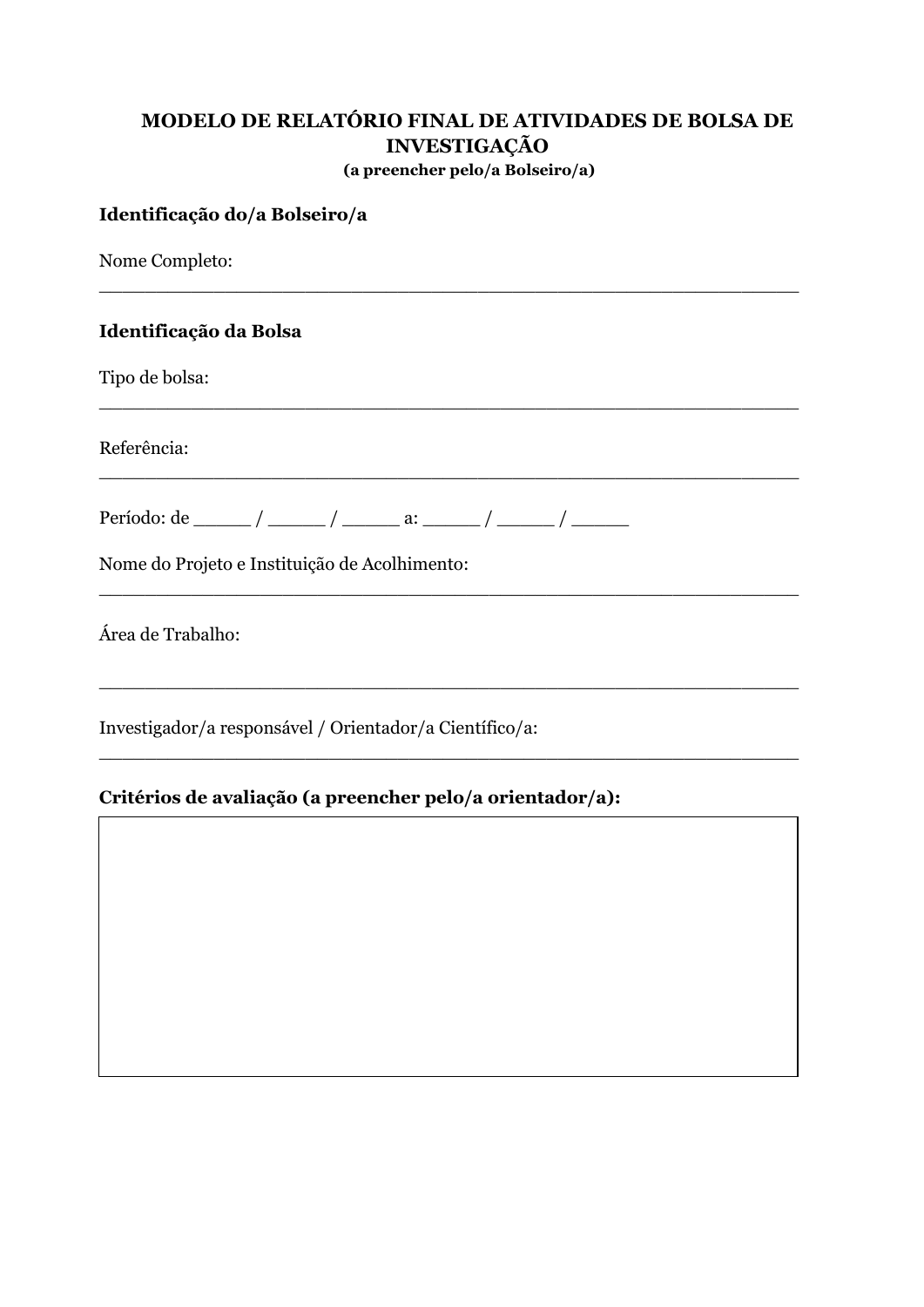**Atividades desenvolvidas:**

**Desvios em relação ao planeado e respetiva justificação:**

**Publicações e trabalhos elaborados no âmbito da bolsa:**

\_\_\_\_\_\_\_\_\_\_\_\_\_\_\_\_\_\_\_\_\_\_\_\_\_\_\_\_\_\_\_\_\_\_\_\_\_\_\_\_\_\_

\_\_\_\_\_\_\_\_\_\_\_\_\_\_\_\_\_\_\_\_\_\_\_\_\_\_\_\_\_\_\_\_\_\_\_\_\_\_\_\_\_\_

Bolseiro/a (assinatura e data):

Orientador/a Científico/a (assinatura e data):